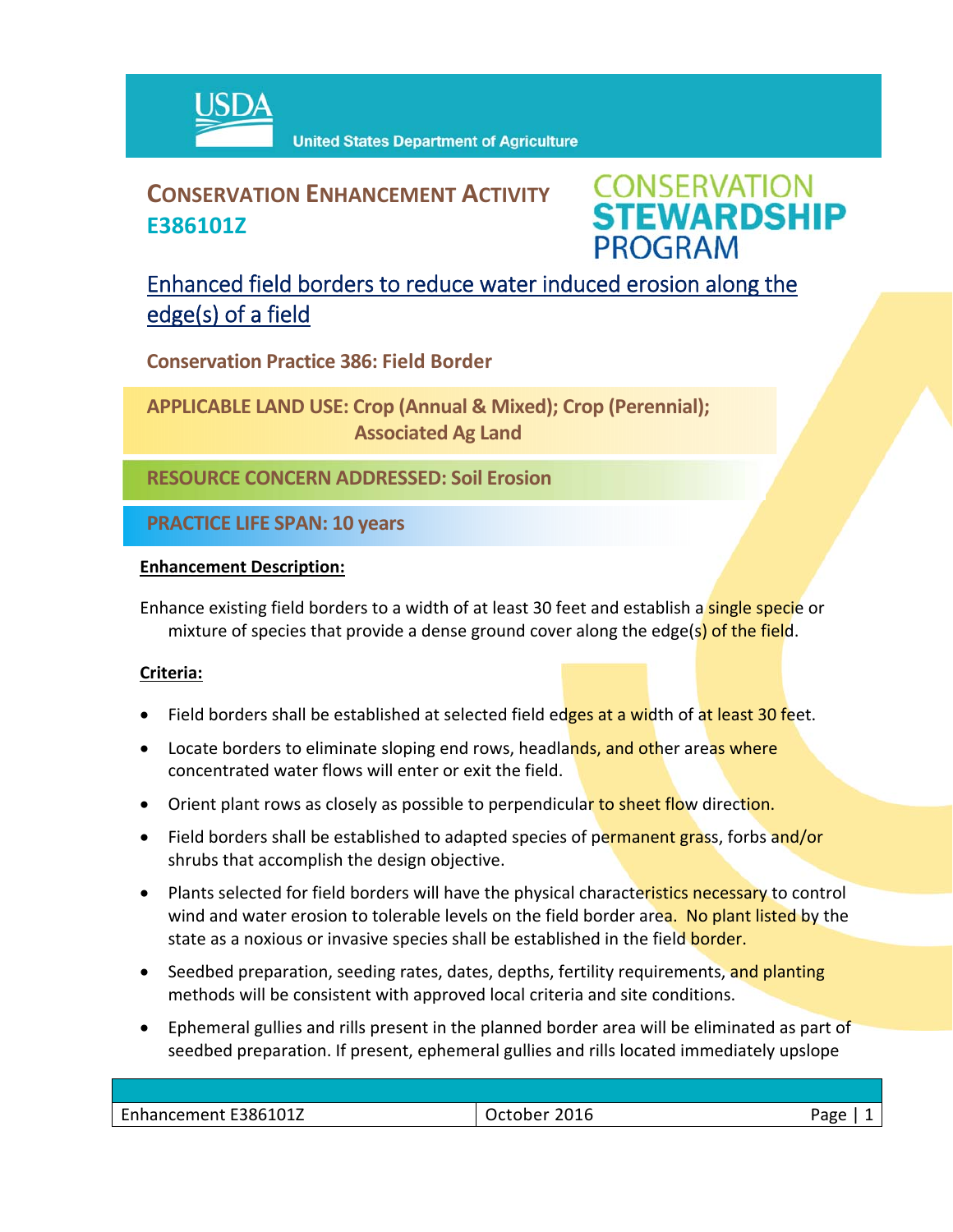

**United States Department of Agriculture** 

from the planned border area need to be treated to ensure more of a sheet flow into the planned border area.

# **CONSERVATION<br>STEWARDSHIP PROGRAM**

- Field border establishment, in conjunction with other practices, will be timed so that the soil will be adequately protected during the critical erosion period(s).
- Establish stiff‐stemmed, upright grasses, grass/legumes or forbs to trap water‐ borne soil particles.
- The amount of surface and/or canopy cover needed from the field border shall be determined using current approved water and wind erosion prediction technology. Soil erosion estimates shall account for the effects of other practices in the management system.
- Operation and maintenance requirements:
	- o Repair storm damage.
	- o Remove sediment from above, within and along the leading edge of the field border when accumulated sediment either alters the function of the field border or threatens the degradation of the planted species.
	- o Shut off sprayers and raise tillage equipment to avoid damage to field borders.
	- o Shape and reseed border areas damaged by animals, chemicals, tillage, or equipment traffic.
	- o Do not use the field border as a hay yard or machinery parking lot for any extended period of time, especially if doing so will damage or impair the function of the field border.
	- o Maintain desired vegetative communities and plant vigor by liming, fertilizing, mowing, disking, or burning and controlling noxious and invasive weeds to sustain effectiveness of the border.
	- o Repair and reseed ephemeral gullies and rills that develop in the border.
	- o Minimally invasive vertical tillage (e.g. paraplowing) may be performed in rare cases where compaction and vehicle traffic have degraded the field border function. The purpose of the tillage is strictly to relieve soil compaction and increase infiltration rates so as to provide a better media for reestablishment of vegetation and field border function.
	- o When managing for wildlife, maintenance activities that result in disturbance of vegetation should not be conducted during the primary nesting, fawning and calving

| Enhancement E386101Z | October 2016 | Page |
|----------------------|--------------|------|
|                      |              |      |